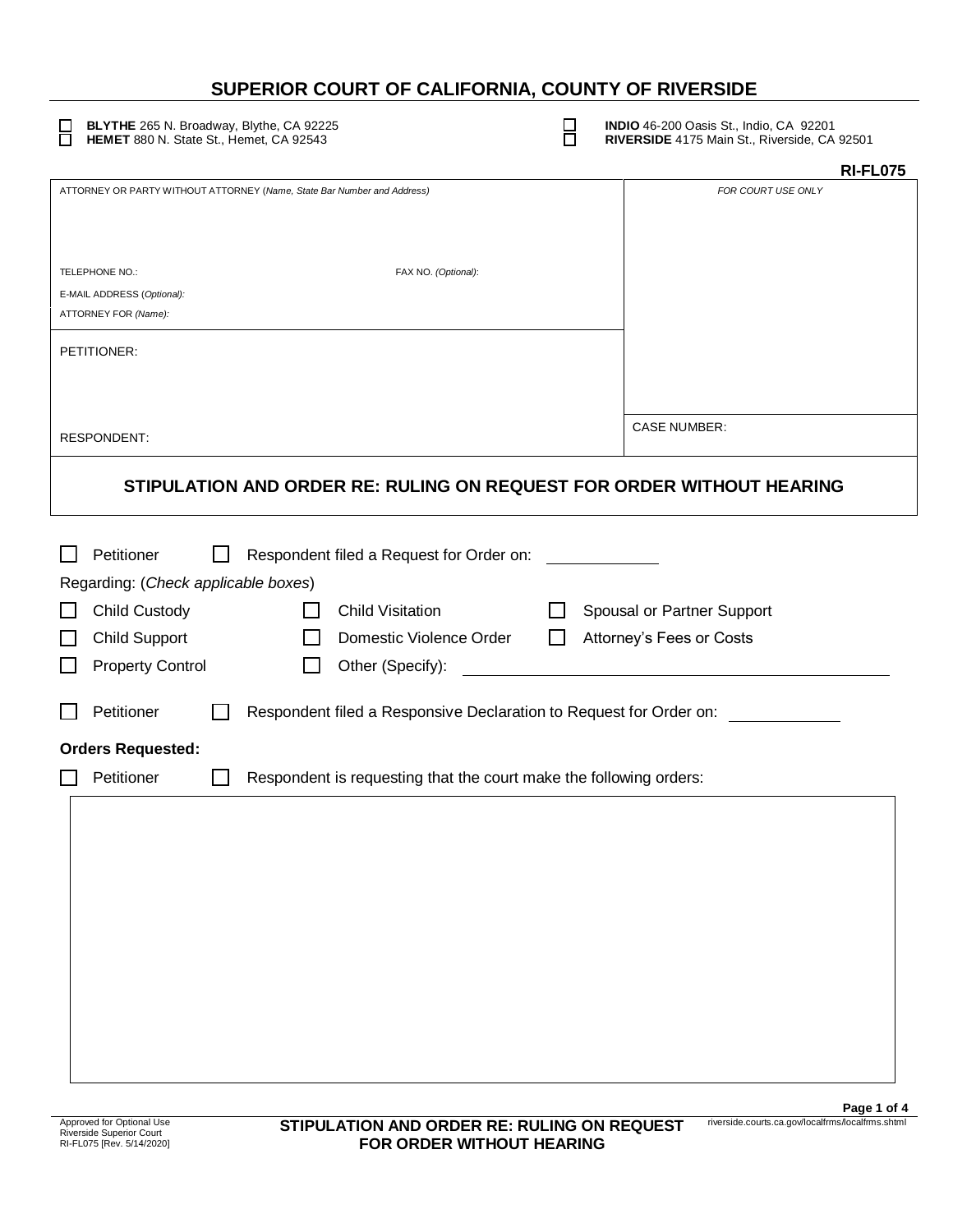| $\sim$ $\sim$<br>DE.    | $ - -$<br>NН |
|-------------------------|--------------|
|                         |              |
| DEC<br>דוח⊐רו∩ר<br>∵ت∟۰ |              |

#### I**T IS HEREBY AGREED BY AND BETWEEN THE PARTIES that:**

1. The parties request that this matter be ruled on without a hearing, and on the evidence submitted previously and any additional evidence which may be submitted concurrently with this stipulation. The parties intend that this matter be ruled upon without the personal appearance of either party.

### 2. **Evidence:**

- a. The moving party's evidence in support of the Request for Order is listed in Attachment 2a.
- b. The responding party's evidence in support of the Request for Order is listed in Attachment 2b.
- c. Written testimony is being submitted under penalty of perjury.
- d. Any expert testimony submitted includes the expert's resume or other qualifications to provide expert testimony.
- 3. For purposes of the court ruling on the Request for Order the parties waive any objection to the admission of evidence listed in item 2.
- 4. The parties stipulate to the court ruling on the Request for Order on the basis of the arguments and evidence already submitted and without further testimony or argument.
- 5. The parties understand that they have a right to oral argument and to present live testimony at the hearing, and, by signing this Stipulation waive any right to present live testimony at a hearing on the Request for Order.
- 6. The Court's ruling on a child custody or visitation matter is deemed to be temporary and not a final determination, unless otherwise specifically stated by the Court.
- 7. The parties waive any right to a full Statement of Decision.
- 8. The parties request that the court rule on the Request for Order despite their nonappearance at the hearing.
- 9. The Request for Order will be deemed submitted on the date the matter is currently set for hearing. The parties stipulate that the court may advance the hearing date and rule on the matter without further notice to the parties.

| (DATE)                                                                             | (TYPE OR PRINT NAME OF PETITIONER)                                                     | (SIGNATURE)                                       |             |
|------------------------------------------------------------------------------------|----------------------------------------------------------------------------------------|---------------------------------------------------|-------------|
|                                                                                    |                                                                                        |                                                   |             |
| (DATE)                                                                             | (TYPE OR PRINT NAME OF RESPONDENT)                                                     | (SIGNATURE)                                       |             |
|                                                                                    |                                                                                        |                                                   |             |
| (DATE)                                                                             | (TYPE OR PRINT NAME OF PETITIONER'S ATTORNEY)                                          | (SIGNATURE)                                       |             |
| (DATE)                                                                             | (TYPE OR PRINT NAME OF RESPONDENT'S ATTOREY)                                           | (SIGNATURE)                                       |             |
|                                                                                    |                                                                                        |                                                   |             |
| (DATE)                                                                             | (TYPE OR PRINT NAME OF CHILD SUPPORT ATTORNEY)                                         | (SIGNATURE)                                       |             |
|                                                                                    |                                                                                        |                                                   |             |
| (DATE)                                                                             | (TYPE OR PRINT NAME OF OTHER PARTY)                                                    | (SIGNATURE)                                       |             |
|                                                                                    | <b>ORDER</b>                                                                           |                                                   |             |
| IT IS SO ORDERED.                                                                  |                                                                                        |                                                   |             |
|                                                                                    |                                                                                        |                                                   |             |
| Dated:                                                                             | (JUDICIAL OFFICER OF THE SUPERIOR COURT)                                               |                                                   |             |
|                                                                                    |                                                                                        |                                                   | Page 2 of 4 |
| Approved for Optional Use<br>Riverside Superior Court<br>RI-FL075 [Rev. 5/14/2020] | <b>STIPULATION AND ORDER RE: RULING ON</b><br><b>REQUEST FOR ORDER WITHOUT HEARING</b> | riverside.courts.ca.gov/localfrms/localfrms.shtml |             |
|                                                                                    |                                                                                        |                                                   |             |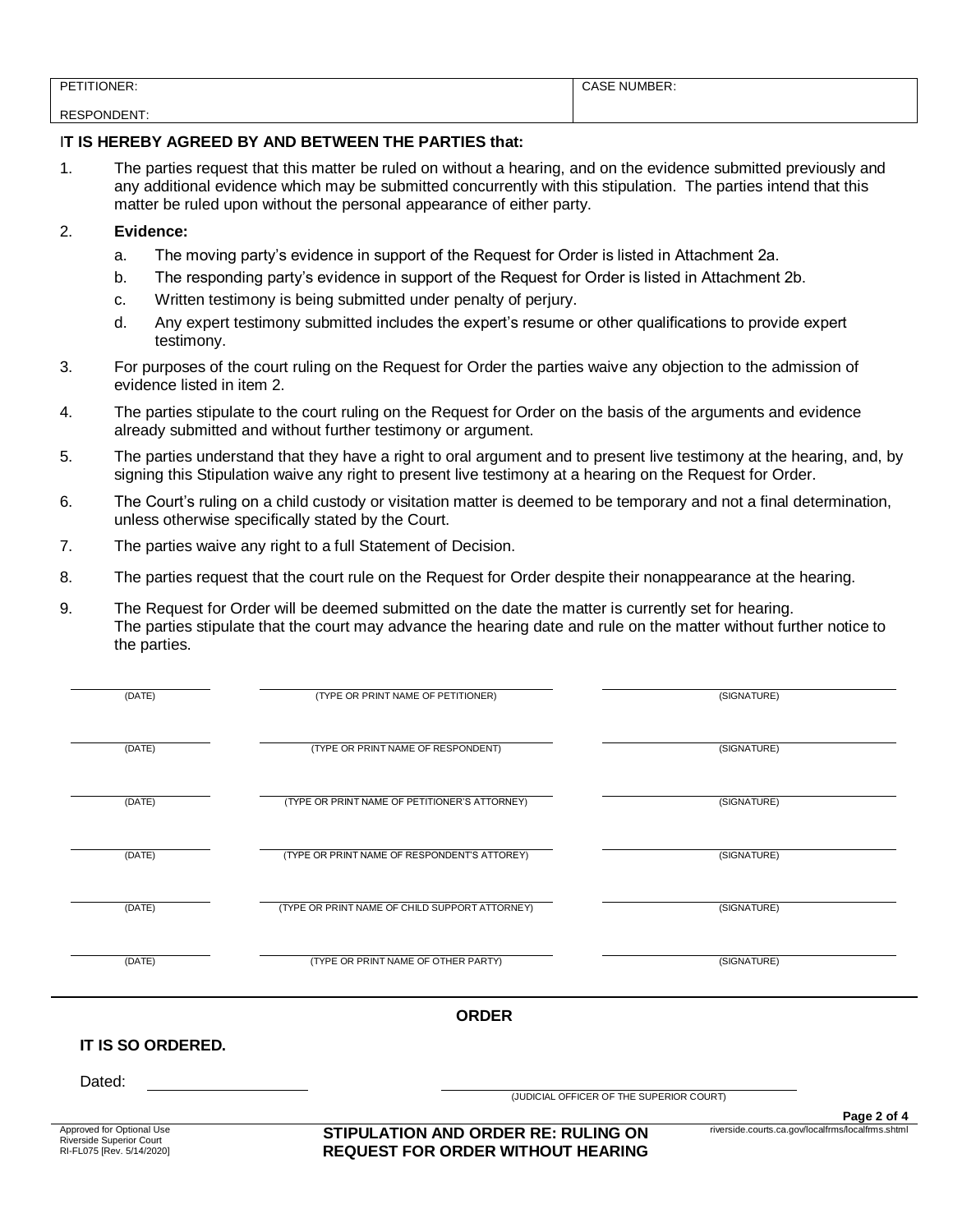## **ATTACHMENT 2A**

The moving party has already filed the following documents in support of their Request for Order.

| <b>Document</b>                                          | <b>Date Filed</b> | <b>Attached</b> |
|----------------------------------------------------------|-------------------|-----------------|
| Income and Expense Declaration (FL-150)                  |                   |                 |
| Schedule of Assets and Debts (FL-142)                    |                   |                 |
| Property Declaration(s) (FL160)                          |                   |                 |
| Spousal/Partner Support Declaration (FL-157 or RI-FL005) |                   |                 |
| Guideline Calculator, X-Spouse or Dissomaster Report     |                   |                 |
|                                                          |                   |                 |
|                                                          |                   |                 |
|                                                          |                   |                 |
|                                                          |                   |                 |
|                                                          |                   |                 |
|                                                          |                   |                 |

The moving party is filing the following documents concurrently with this stipulation in support of their Request for Order. (Documents must be listed below and filed separately from the stipulation. Forms MC-030 and MC-031 Declaration forms, RI-FL073 Declaration Re: Supplemental Information and Request for Order, may be used or a declaration signed under penalty of perjury may be provided.)